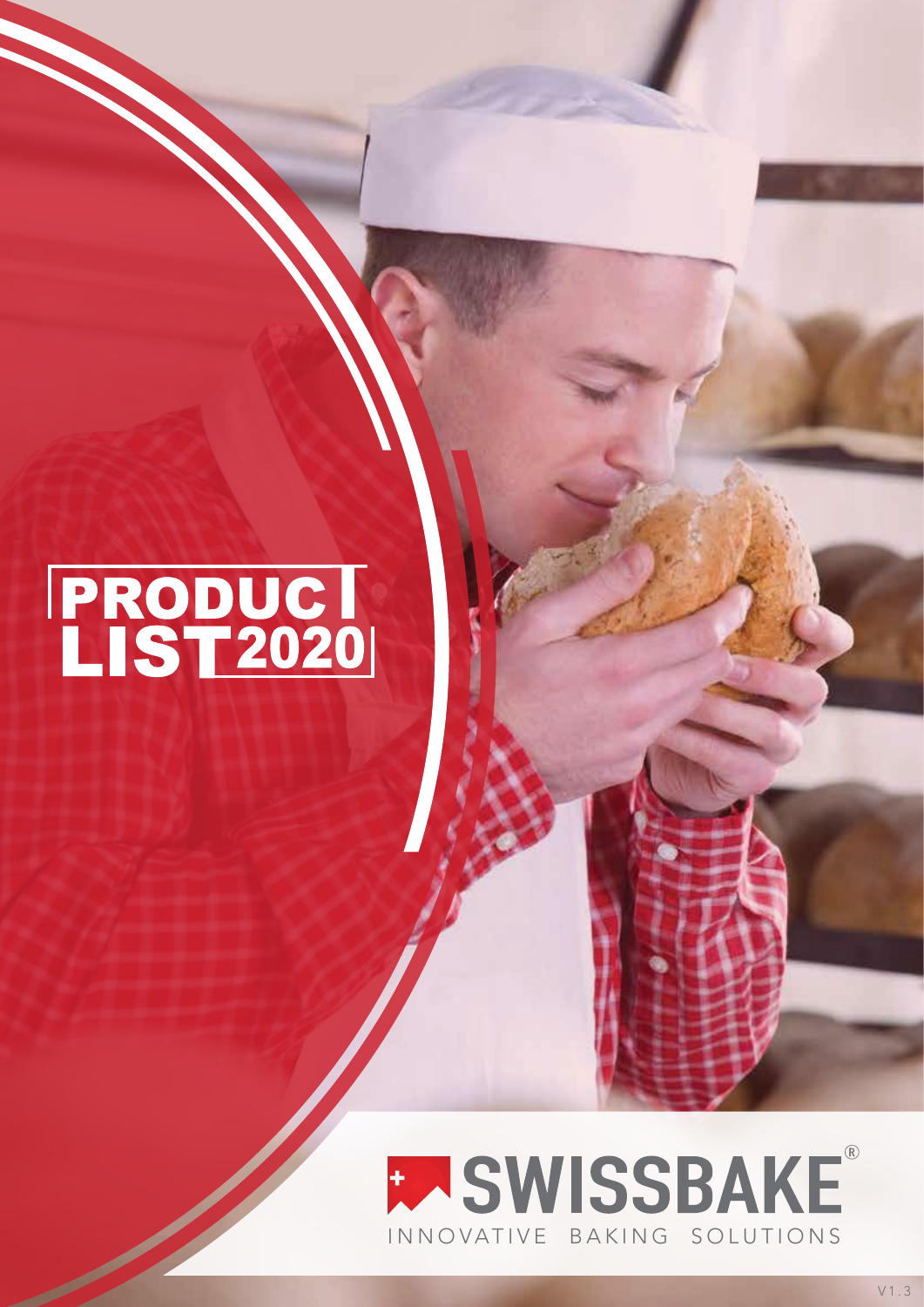

 $\bigcirc$  Additional improver required  $\bigcirc$  Additional salt required

Additional salt required

**Additional salt required** 

# PRODUCT LIST 2020

#### HIGH - FIBRE BREADS

| Code   | Product                       | <b>Dosage</b> | <b>Usage</b>                                             | <b>Pack Size</b> |
|--------|-------------------------------|---------------|----------------------------------------------------------|------------------|
| B12350 | <b>WEIZEN BRAUNIS BROT 20</b> | 20%           | Concentrate for Hi-Fibre whole wheat bread with malt     | 05 Kg            |
| B12360 | WHOLEMEAL BRAUNIS             | 100%          | Complete mix for bran rich whole meal brown bread        | 05 Kg            |
| B12600 | <b>HAFFER KLEIE BROT 25</b>   | $\bullet$ 25% | Oat bran bread with high fibre, recommended for diabitic | 05 Kg            |

# MORNING SOFT BREADS

| Code   | Product             | <b>Dosage</b> | Usage                                                   | Pack Size |
|--------|---------------------|---------------|---------------------------------------------------------|-----------|
| B12570 | <b>CROISSANT 10</b> | 10%           | Concentrate for perfect croissants & danish pastries    | 05 Kg     |
| B12580 | BRIOCHES 25         | 25%           | Concentrate for making French brioche pastry            | 05 Kg     |
| B12590 | POTATO BUN MIX      | 100%          | Complete mix for making potato buns and rolls           | 05 Kg     |
| i12870 | ULTRA-SOFT 20       | 20%           | Concentrate for making wide range of soft & sweet dough | 05 Kg     |

## MULTIGRAIN BREADS

Versartile mix for multigrain bread with added malt & natural sour dough Dark & crusty multigrain bread with added malt Mix for rich dark crumb and high seed concentration multigrain bread Multigrain bread with rye and sour dough flour European style rich sunflower bread Mix for light crumb color soya bread Concentrate mix for making 3 seeded bread and rolls Concentrate mix for special bread rich in grains and seeds 05 Kg 05 Kg 05 Kg 05 Kg 05 Kg 05 Kg 05 Kg 05 Kg MULTSKORN BROT 20 DARK GRAINY PREMIX MALTO EXTRA DARK 50 SWISS COUNTRY BROT 40 SUNFLOWER BROT 25 SB SOJA PAN PLUS 3 SEED BROT MIX SELECT SIX GRAIN B12390 B12400 B12410 B12420 B12430 B12440 B13360 B13365  $\bullet$  10% - 30% **8** 25% 50% 40%  $825%$ 00 33% 25% 33% Code Product Dosage Dosage Usage Pack Size (Dosage Pack Size ) (Dosage Pack Size ) (Dosage Pack Size ) (Dosage

### GERMAN RYE BREADS

| Code   | Product              | <b>Dosage</b> | Usage                                                              | <b>Pack Size</b> |
|--------|----------------------|---------------|--------------------------------------------------------------------|------------------|
| B12450 | ROGGEN BROT 50       | 50%           | Original German rye bread with crispy crust and open texture       | 05 Kg            |
| B12460 | ROGGEN BROT 40 LIGHT | 40%           | Light German rye bread with crispy crust and open texture          | 05 Kg            |
| B12470 | PUMPERNICKEL BROT    |               | \$ 50%-100% Complete mix for pumpernickel bread, no soaking needed | 05 Kg            |
| B12480 | <b>SB NORLÄNDER</b>  | 50% -100%     | Complete mix for dark rye bread with lots of sunflower seeds       | 05 Kg            |

## ECONOMICAL BREAD MIXES

| Code   | <b>Product</b>              | <b>Dosage</b> | <b>Usage</b>                                               | <b>Pack Size</b> |
|--------|-----------------------------|---------------|------------------------------------------------------------|------------------|
| B13320 | <b>MULTIGRAIN BREAD MIX</b> | 15%           | Malted multigrain bread with a mix of 7 seeds              | 05 Kg            |
| B13321 | BROWN BREAD MIX             | 25%           | High fibre brown bread with added malt                     | 05 Kg            |
| B13322 | 11 GRAINS BROT 25           | 25%           | Multi-cereal bread with a perfect blend of total 11 grains | 05 Kg            |

| $\mathbb{C}$ +91 744 733 1888 | ■ 022 249 441 01 | ● 022 249 441 04 | support@swissbake.in | ₿ www.swissbake.in | $\blacksquare$ swissbakemix |
|-------------------------------|------------------|------------------|----------------------|--------------------|-----------------------------|
|                               |                  |                  |                      |                    |                             |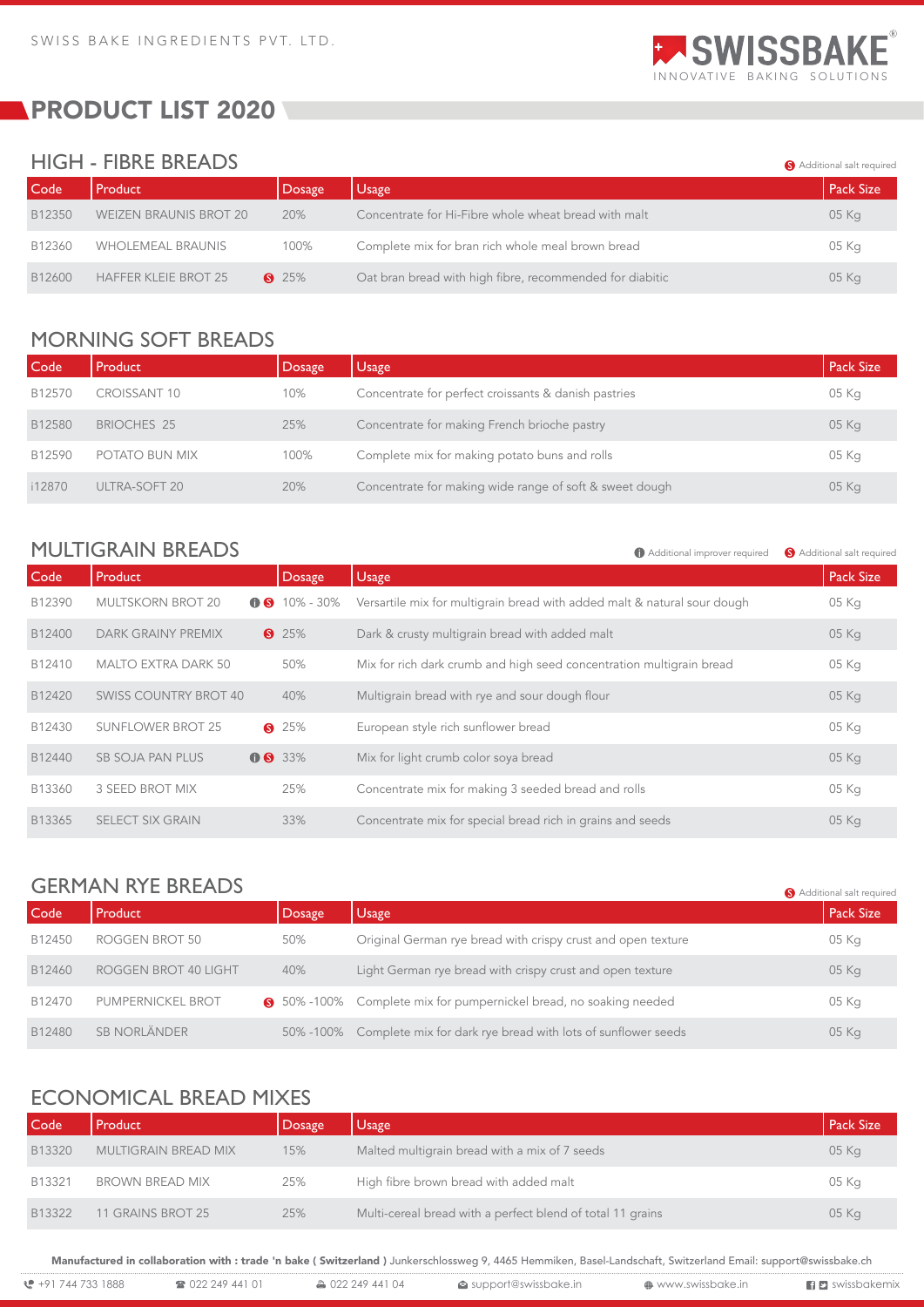

Additional improver required Additional salt required

# **REPRODUCT LIST 2020**

#### HEALTH & WELLNESS BREADS

|        |                     |               | <b>WE Additional improver required</b>                                  | <b>COMPUTER</b> SAIL IEQUIIEU |
|--------|---------------------|---------------|-------------------------------------------------------------------------|-------------------------------|
| Code   | Product             | <b>Dosage</b> | <b>Usage</b>                                                            | Pack Size                     |
| B12610 | CHIA MAJA BREAD MIX | 00 100%       | Versatile mix for traditional chia bread with high omega 3 fatty acids  | 05 Kg                         |
| B12620 | <b>FRAUEN BROT</b>  | 100%          | Special bread for women, high in omega fatty acids and vitamins         | 05 Kg                         |
| B12630 | <b>VITAMAX BROT</b> | 100%          | Bread rich in vitamins like riboflavin, thaimine, vitamin E & many more | 05 Kg                         |
| B12640 | PROT-MAX P30        | 100%          | Low carb, high protien bread with mix of healthy seeds & grains         | 05 Kg                         |
| B12650 | <b>MILLET BROT</b>  | 100%          | Bread with blend of different varities of millets and millet flour      | 05 Kg                         |

## SOURDOUGHS

| Code   | Product                              | <b>Dosage</b> | Usage                                                                  | <b>Pack Size</b> |
|--------|--------------------------------------|---------------|------------------------------------------------------------------------|------------------|
| B12605 | AROMA-TIC   Active Sourdough 4% - 5% |               | Active sourdough starter to bake naturally aromatic bread specialities | 01 Kg            |
| B12550 | SOURTEIG 25                          | 25%           | Authentic sourdough bread with natural sourdough                       | 05 Kg            |
| B12495 | <b>CHARCOAL SOURTIEG 25</b>          | 25%           | A complete mix to prepare dark charcoal sourdough bread                | 05 Kg            |

#### SPECIALITY BREAD VARIETIES

| Code   | Product                       | Dosage      | <b>Usage</b>                                                           | Pack Size |
|--------|-------------------------------|-------------|------------------------------------------------------------------------|-----------|
| B12520 | <b>CIABATTA BROT MIX 25</b>   | 25%         | Italian ciabatta, for crisp crust and large hole crumb                 | 05 Kg     |
| B12530 | PITA BREAD MIX                | 100%        | Easy to use mix for flat, soft, white 'Pita' bread                     | 05 Kg     |
| B12540 | PRETZEL MIX 10                | 10%         | Concentrate for perfect original German pretzel                        | 05 Kg     |
| B12550 | <b>SOURTEIG 25</b>            | 25%         | Authentic sour dough bread with natural sour dough                     | 05 Kg     |
| B12560 | <b>MAIZE BROT MIX 50</b>      | 50%         | Corn Bread, with extruded yellow corn & sunflower seeds                | 05 Kg     |
| B12370 | <b>SB WURZELBROT LIGHT</b>    | 25%         | For Swiss twisted, rustic look white wheat bread & rolls               | 05 Kg     |
| B12380 | <b>SB WURZELBROT DARK</b>     | 25%         | For Swiss twisted, dark rustic look wheat bread & rolls                | 05 Kg     |
| B13350 | <b>POMODORI 5 SNACK</b>       | 5%          | Italian style tomato spice blend for flavouring dough & batters        | 05 Kg     |
| B13355 | PESTINI 5 SNACK               | 5%          | Italian style spice blend for flavouring dough and batters             | 05 Kg     |
| B12535 | <b>SWISS KARTOFELL BROT</b>   | 33%         | A balanced blend of potatoes and coarse rye for potato rye bread       | 05 Kg     |
| B12545 | <b>EASY KURTOS MIX</b>        | 100%        | Complete mix to prepare authentic chimney cakes                        | 01 Kg     |
| C13230 | <b>GINGER BREAD SPICE MIX</b> | As required | Natural spice mix for production of various gingerbread applications   | 01 Kg     |
| C13235 | STOLLEN GEWURZ SPICE MIX      | As required | Natural high quality spice mix to flavour stollen & other yeast doughs | 01 Kg     |
| B12435 | <b>PANETTONE MIX</b>          | 100%        | Convenient mix to prepare Panettone, a typical Christmas cake          | 05 Kg     |

#### **BAGUETTES**

| Code   | Product                 | <b>Dosage</b> | Usage                                                               | <b>Pack Size</b> |
|--------|-------------------------|---------------|---------------------------------------------------------------------|------------------|
| B12490 | <b>BAGUETTE 10</b>      | 10%           | Concentrate for French baquette with natural sour dough powder      | 05 Kg            |
| B12500 | WHOLE WHEAT BAGUETTE 30 | 30%           | Concentrate for whole wheat baquette with natural sour dough        | 05 Kg            |
| B12510 | MULTIGRAIN BAGUETTE MIX | 20%           | Concentrate for multigrain baquette with rich mix of grains & seeds | 05 Kg            |

| \\$ +91 744 733 1888 | <b>■ 022 249 441 01</b> | ● 022 249 441 04 | support@swissbake.in | ● www.swissbake.in | $\blacksquare$ swissbakemix |
|----------------------|-------------------------|------------------|----------------------|--------------------|-----------------------------|
|                      |                         |                  |                      |                    |                             |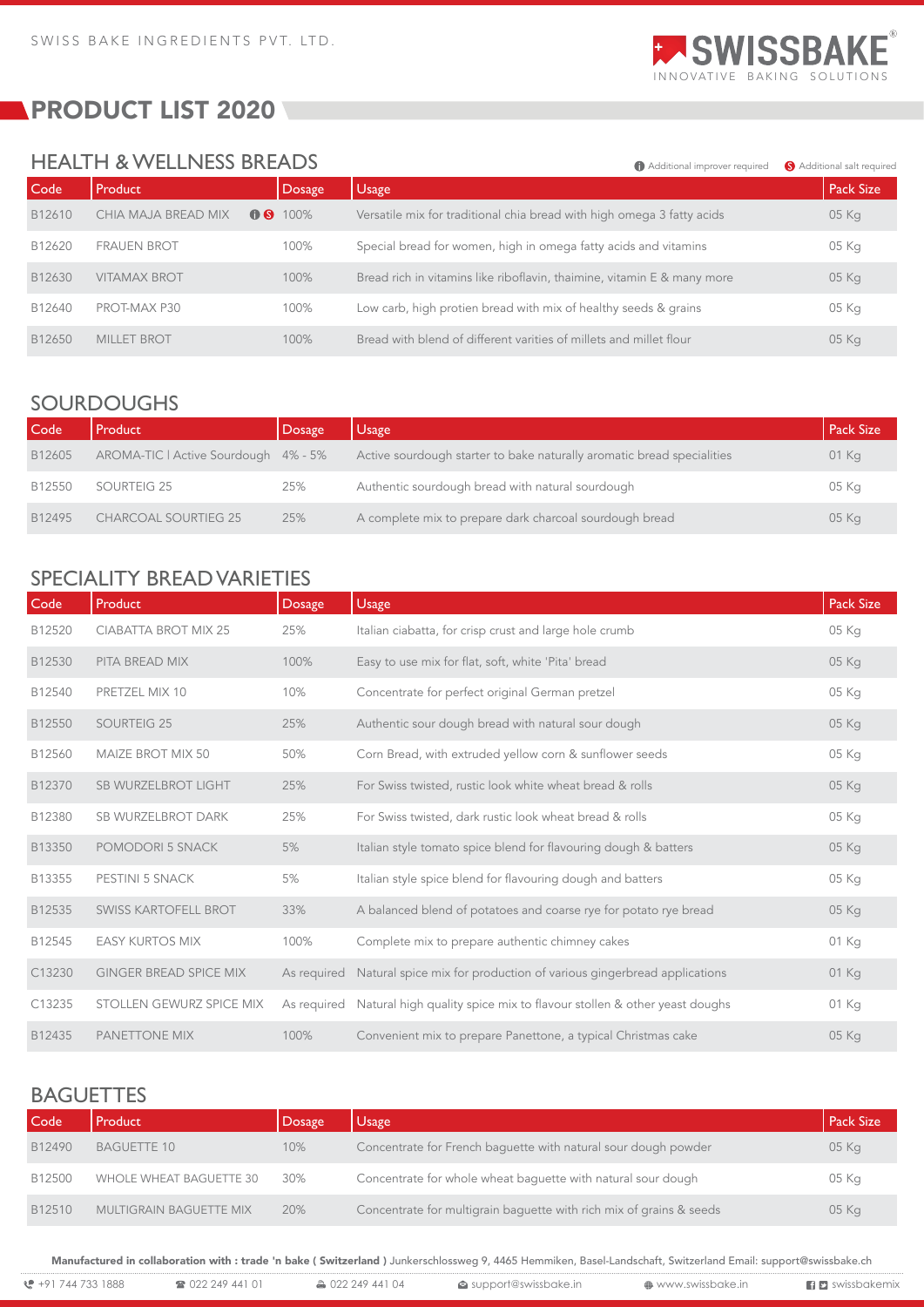

## BREAD IMPROVERS & CONCENTRATE

|        | <b>BREAD IMPROVERS &amp; CONCENTRATE</b><br><b>B</b> Bromate Free |                       |                                                                                                           |           |  |
|--------|-------------------------------------------------------------------|-----------------------|-----------------------------------------------------------------------------------------------------------|-----------|--|
| Code   | Product                                                           | <b>Dosage</b>         | <b>Usage</b>                                                                                              | Pack Size |  |
| i12770 | ENZY X-2D                                                         | 2%                    | World's best improver, latest enzyme technology for artisian breads                                       | 05 Kg     |  |
| i12780 | <b>ALPHA SUPER</b>                                                | 1.0%                  | Improver that is ideal for making soft bread rolls & burger buns                                          | 05 Kg     |  |
| i12790 | <b>ENZY G500+</b>                                                 | 0.50%                 | All purpose European improver for all kinds of bread and rolls                                            | 05 Kg     |  |
| i12800 | <b>ENZY 300+</b>                                                  | $\bullet$ 0.1% - 0.3% | Enzyme based improver for production of all varieties of bread                                            | 05 Kg     |  |
| i12810 | <b>TBAKE PRO</b>                                                  | 0.05%                 | Low dosage enzyme based improver for production of industrial bread                                       | $1/5$ Kg  |  |
| i12820 | <b>CROSSY FREEZE</b>                                              | 2%                    | Improver for croissant and other frozen laminated dough                                                   | 05 Kg     |  |
| i12830 | <b>FREEZE IMPROVER</b>                                            | 3%                    | Enzyme based concentrated improver for frozen dough bread                                                 | 05 Kg     |  |
| i12840 | <b>WEICH BROT CONC.</b>                                           | 2%                    | All in one concentrate for making soft white sandwich bread                                               | 1/5 Kg    |  |
| i12850 | PZ-50 DOUGH CONDITIONER                                           | 5%                    | Versatile concentrate for making pizza & tortillas                                                        | 01 Kg     |  |
| i12860 | <b>ROGGI BROT DARKNER</b>                                         | 2%                    | Natural bread darkner, with aromatic flavour from malted rye                                              | 05 Kg     |  |
| i12870 | ULTRA-SOFT 20%                                                    | 20%                   | Concentrate for making wide range of soft & sweet dough                                                   | 05 Kg     |  |
| i13323 | <b>SB-PROBAKE IMPROVER</b>                                        |                       | 0.05% - 0.1% Low dosage economical improver for industrial production of bread                            | $1/5$ Kg  |  |
| i13324 |                                                                   |                       | SB-PROBAKE PLUS IMPROVER @ 0.05% - 0.1% Low dosage economical improver for industrial production of bread | 1/5 Kg    |  |
| i13325 | <b>SB-300 IMPROVER</b>                                            | $0.1\% - 0.3\%$       | Enzyme based bread improver for soft sandwich bread                                                       | 05 Kg     |  |

#### BREAD DECORS

| Code   | Product                | <b>Dosage</b> | <b>Usage</b>                                 | <b>Pack Size</b> |
|--------|------------------------|---------------|----------------------------------------------|------------------|
| B12700 | CORN DECOR             | as required   | Extruded maize grits for decorating bread    | 02 Kg            |
| B12710 | RUSTIC DÉCOR           | as required   | Grains & seed mix for decorating breads      | 05 Kg            |
| B12720 | ROGGEN DÉCOR           | as required   | Rye seeds & chia seeds for decorating bread  | 05 <sub>kg</sub> |
| B12725 | <b>GRAINY MIX</b>      | as required   | Grains & seeds mix for decorating bread      | 05 Kg            |
| B12730 | <b>FLAX SEEDS</b>      | as required   | Cleaned & sorted baking grade flax seeds     | 05 Kg            |
| B12740 | <b>SESAME SEEDS</b>    | as required   | White polished sesame seeds for decorating   | 05 Kg            |
| B12750 | <b>SUNFLOWER SEEDS</b> | as required   | Cleaned & sorted big sized sunflower seeds   | 05 Kg            |
| B12760 | <b>OAT FLAKES</b>      | as required   | Natural steel rolled medium sized oat flakes | 05 Kg            |

# PIZZA INGREDIENTS

| Code   | Product                        | Dosage      | Usage                                                                   | <b>Pack Size</b> |
|--------|--------------------------------|-------------|-------------------------------------------------------------------------|------------------|
| P12660 | <b>ITALIAN PIZZA PREMIX 30</b> | 30%         | For thin crust, Italian style pizza bread                               | 05 Kg            |
| P12670 | AMERICAN PAN PIZZA MIX         | 30%         | For soft & light American style pizza bread                             | 05 Kg            |
| P12680 | <b>WHOLE MEAL PIZZA 30</b>     | 30%         | Concentrate for making whole meal pizza dough                           | 05 Kg            |
| P12690 | MULTIGRAIN PIZZA 30            | 30%         | For healthy multiseed, multigrain pizza crust                           | 05 Kg            |
| i12850 | <b>PZ-50 DOUGH CONDITIONER</b> | 5%          | Concentrate for making pizza dough & tortillas                          | 01 Kg            |
| i12855 | PZ - 20 DOUGH CONDITIONER 2%   |             | Versatile conditioner with no sugar or salt for the perfect pizza dough | 01 Kg            |
| F12930 | <b>MORCOTE 00 FLOUR</b>        | as required | Perfect pizza flour, with high dough strenghth & extensibility          | 20 KG            |

| $\mathcal{C}$ +91 744 733 1888 | ■ 022 249 441 01 | ● 022 249 441 04 | support@swissbake.in | ₿ www.swissbake.in | <b>E</b> swissbakemix |
|--------------------------------|------------------|------------------|----------------------|--------------------|-----------------------|
|                                |                  |                  |                      |                    |                       |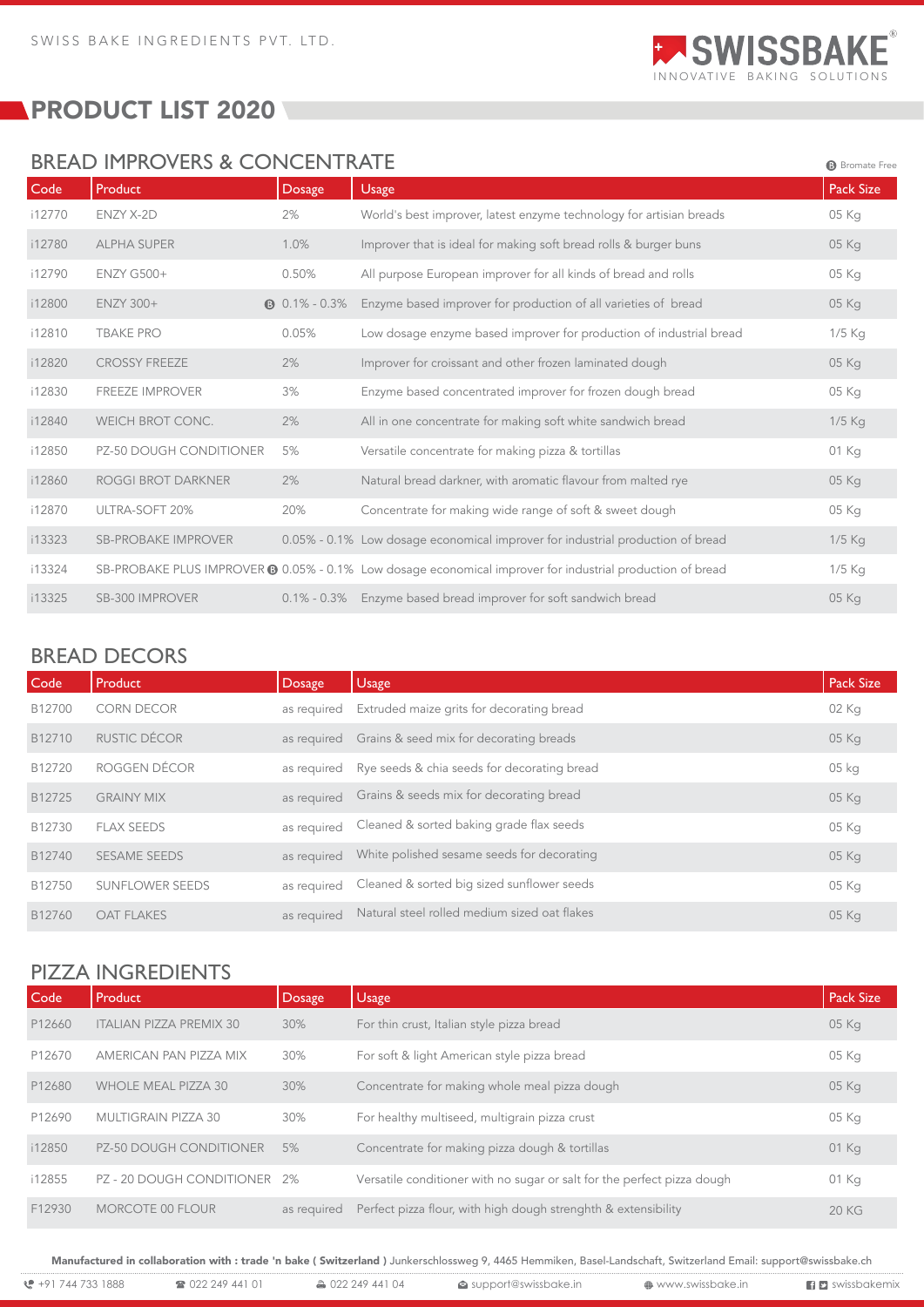

#### GLUTEN FREE

| Code   | Product                      | <b>Dosage</b> | <b>Usage</b>                                                 | <b>Pack Size</b> |
|--------|------------------------------|---------------|--------------------------------------------------------------|------------------|
| G12940 | <b>GLUTEN FREE MULTSKORN</b> | 100%          | Complete mix for multiseed gluten free bread                 | 05 Kg            |
| G12950 | <b>GLUTEN FREE FLOUR</b>     | 100%          | Gluten free flour for multipurpose gluten free baking        | 20 Kg            |
| G12960 | CAKE MIX - GLUTEN FREE       | 100%          | All-purpose mix for GLUTEN-FREE muffins, cup-cakes & cookies | 05 Kg            |
| G12970 | SPONGEE MIX- GLUTEN FREE     | 100%          | Complete mix for GLUTEN-FREE sponge cakes                    | 05 Kg            |

# SPECIALITY FLOURS

| Code   | <b>Product</b>            | <b>Dosage</b> | <b>Usage</b>                                                                            | <b>Pack Size</b> |
|--------|---------------------------|---------------|-----------------------------------------------------------------------------------------|------------------|
| F12885 | <b>FRENCH STYLE T45</b>   | as required   | Type 45, Low gluten, fine flour for cakes & pastries                                    | 20 Kg            |
| F12880 | <b>FRENCH STYLE T55</b>   | as required   | Type 55, All purpose flour for croissants & bread                                       | 20 Kg            |
| F12890 | <b>FRENCH STYLE T65</b>   | as required   | Type 65, High gluten coarse flour for atrisan bread                                     | 20 Kg            |
| F12900 | <b>FRENCH STYLE T150</b>  | as required   | Type 150, Fine ground whole wheat flour for wholemeal baking                            | 20 Kg            |
| F12910 | <b>SELF RAISING FLOUR</b> | as required   | Cake flour with raising agents for consistent cakes                                     | 20 Kg            |
| F12915 | <b>MAGIC ENZY FLOUR</b>   |               | not applicable High protein, White wheat flour for sandwich bread, buns, rolls and etc. | 20 Kg            |
| F12920 | TYPE 1080 RYE FLOUR       | as required   | German milled rye seed flour type 1080 for bread                                        | 20 Kg            |
| F12930 | <b>MORCOTE 00 FLOUR</b>   | as required   | Perfect pizza flour, with high dough strenghth & extensibility                          | 20 Kg            |

## WAFFLES & PANCAKES

| Code   | Product                         | <b>Dosage</b> | <b>Usage</b>                                                        | <b>Pack Size</b> |
|--------|---------------------------------|---------------|---------------------------------------------------------------------|------------------|
| V13290 | <b>GOLDEN WAFFLE MIX - VEG</b>  | 100%          | Easy to use complete mix for Belgian waffles                        | 01 Kg            |
| V13404 | PLUM WAFFLE MIX                 | 100%          | A complete mix to prepare naturally spicy flavoured plum waffles.   | 01 Kg            |
| V13310 | RED VELVET WAFFLE MIX - VEG     | 100%          | Easy to use complete mix for making red velvet waffles              | 01 Kg            |
| V13372 | SAVOURY CHEESE WAFFLE MIX       | 100%          | A complete mix to prepare savoury cheese waffles                    | 01 Kg            |
| G13380 | <b>GLUTEN FREE WAFFLE MIX</b>   | 100%          | Complete mix for preparation of gluten free waffles                 | 01 Kg            |
| V13295 | WAFFLE CONE MIX - VANILLA       | 100%          | Complete mix to prepare vanilla flavoured crispy waffle cones       | 01 Kg            |
| V13315 | <b>WAFFLE CONE - RED VELVET</b> | 100%          | Complete mix to prepare the red velvet flavoured waffle cones       | 01 Kg            |
| V13385 | BROWNIE WAFFLE MIX              | 100%          | Complete mix to prepare dark and rich brownie waffles               | 01 Kg            |
| V13384 | <b>CRISPY WAFFLE MIX</b>        | 100%          | A complete mix to prepare crispy golden waffles                     | 01 Kg            |
| V12359 | LAVENDER BERRY CONE MIX         | 100%          | A complete mix to prepare egg less lavender flavored waffle cones   | 01 Kg            |
| V13300 | PANCAKE MIX - VEG               | 100%          | Eggless, soft & fluffy pancakes with natural vanillin               | 05 Kg            |
| V13307 | MINI PANCAKE MIX                | 100%          | Convenient mix for preparing bite sized mini pancakes               | 01 Kg            |
| V13381 | RED VELVET MINI PANCAKE         | 100%          | Mix to prepare eggless red velvet pancakes with cheese flavour      | 01 Kg            |
| V13382 | <b>SAVOURY MINI PANCAKE</b>     | 100%          | Mix to prepare eggless savoury pancakes with Italian herbs & spices | 01 Kg            |
| C13065 | SB CRÊPE MIX - SWEET            | 100%          | Mix to prepare traditional French style sweet crêpe                 | 01 Kg            |
| C13067 | SB CRÊPE MIX - NEUTRAL          | 100%          | Neutral crêpe mix for sweet as well as savoury applications         | 01 Kg            |

| $\mathbb{C}$ +91 744 733 1888 | <b>雪 022 249 441 01</b> | ● 022 249 441 04 | support@swissbake.in | ₿ www.swissbake.in | <b>E</b> swissbakemix |
|-------------------------------|-------------------------|------------------|----------------------|--------------------|-----------------------|
|                               |                         |                  |                      |                    |                       |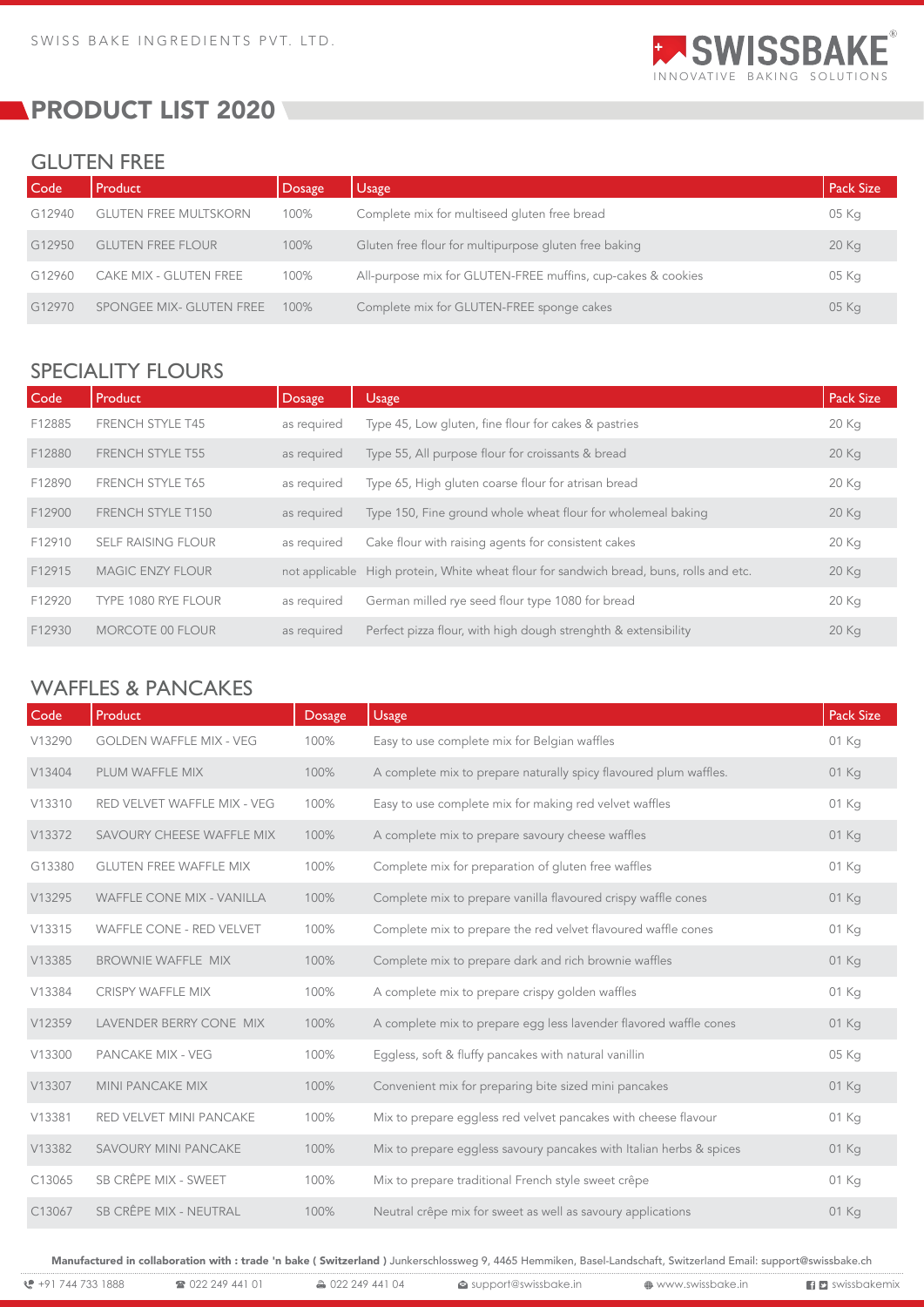

 $\bullet$  Milk based recipe

# PRODUCT LIST 2020

# CAKE ESSENTIALS & BAKING POWDER

| Code   | Product                                        | <b>Dosage</b> | <b>Usage</b>                                                                      | <b>Pack Size</b> |
|--------|------------------------------------------------|---------------|-----------------------------------------------------------------------------------|------------------|
| C13200 | ECO STANDARD SA1 BAKING<br><b>POWDER</b>       | as required   | Single acting baking powder ideal for economical stable batter                    | 05 Kg            |
| C13203 | <b>GLUTEN FREE SA1 BAKING</b><br><b>POWDER</b> | as required   | Single acting baking powder for gluten free baked products                        | 05 Kg            |
| C13206 | STANDARD SA1 BAKING<br><b>POWDER</b>           | as required   | High performance single acting baking powder ideal for daily baking               | 05 Kg            |
| C13210 | ECO SUPER DA2 BAKING<br><b>POWDER</b>          | as required   | Double acting high strength baking powder                                         | 05 Kg            |
| C13214 | SUPER PREMIUM DA2 BAKING<br><b>POWDER</b>      | as required   | Double acting high strength baking powder suitable for large range<br>of products | 05 Kg            |
| C13220 | <b>NEUSCHNEE SB</b>                            | as required   | Non-Melting decorating vanilla sugar, freeze stable                               | 05 Kg            |
| C13230 | <b>SPICE BLEND - GINGER</b>                    | as required   | Spice blend for gingerbread cakes & cookies                                       | 01 Kg            |
| C13240 | <b>VANILLA CREAMY</b>                          | as required   | Powdered bakestable vanilla flavour                                               | 01 Kg            |
| C13250 | <b>SCHOKO MILD</b>                             | as required   | Powdered chocolate flavour                                                        | 01 Kg            |
| C13260 | <b>CITRUS PUNCH</b>                            | as required   | Liquid flavour citrus blend for cakes & muffins                                   | 01 Kg            |

## SWISS-WHIP / CREAMS AND DESSERTS

Code Product Dosage Dosage Usage Pack Size (Dosage Pack Size ) (Dosage Pack Size ) (Dosage Pack Size ) (Dosage D13090 01 Kg Instant non-dairy whipped cream powder SB WHIPPING CREAM POWDER 100% D13100 VANILLESO CRÈME - M30 <sup>O</sup> 30% Thick instant cold custard, pastry filling, gelatin free, bakestable 01 Kg D13110 CRÈME PATISSIERE - W40 40% Creamy texture cold custard, gelatin free, bakestable , freeez stable 01 Kg SB NEUTRAL MOUSSE 50% 10 Kg D13120 Concentrate for preparation of bavarois and mousse D13130 SB MOUSSE VANILLA  $\bullet$ 40% Milk based Instant cream rich vanilla mousse, gelatin free 01 Kg SB MOUSSE SCHOKO D13140  $\bullet$ 40% Milk based Instant cocoa rich chocolate mousse, gelatin free 01 Kg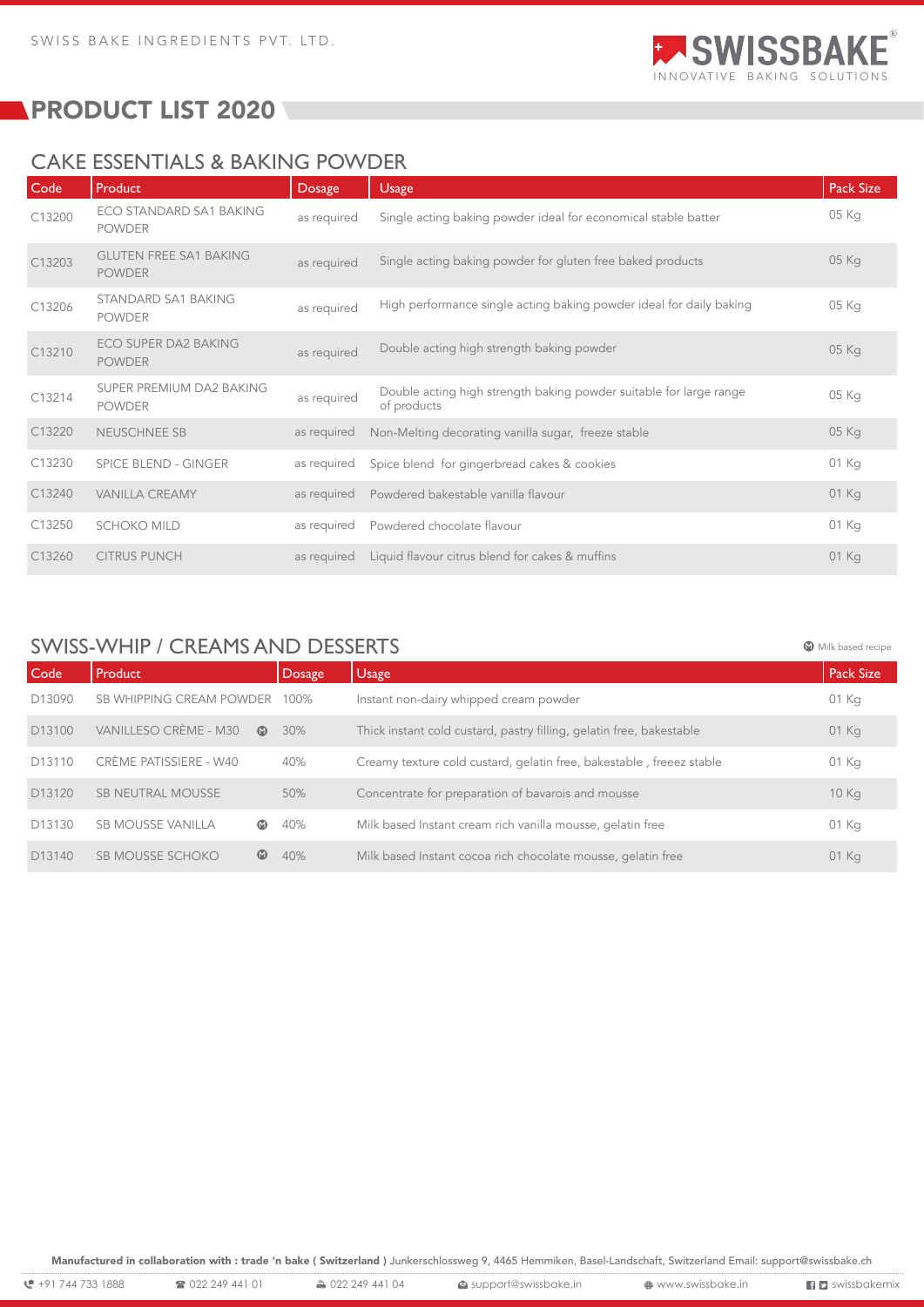

 $\bullet$  Milk based recipe

# **REPRODUCT LIST 2020**

#### FRAPPE MIXES

| Code               | Product                        | <b>Dosage</b> | Usage                                                                      | <b>Pack Size</b> |
|--------------------|--------------------------------|---------------|----------------------------------------------------------------------------|------------------|
| D <sub>12375</sub> | FRENCH VANILLA FRAPPE          | 30 gm         | Premix to prepare vanilla flavoured frappes, smoothies & milkshakes        | 01 Kg            |
| D12376             | BELGAIN CHOCOLATE FRAPPE 30 qm |               | Premix to prepare chocolate flavoured frappes, smoothies & milk shakes     | 01 Kg            |
| D12377             | <b>COFFEE FRAPPE MIX</b>       | 30 gm         | Premix with a bold coffee taste & flavor to create creamy frappes & drinks | 01 Kg            |
| D <sub>12378</sub> | <b>KOKOS FRAPPE MIX</b>        | 30 gm         | Mix to prepare delicious coconut flavored vegan frappes.                   | 01 Kg            |

## CONFECTIONERY MIXES

| Code   | Product                          | Dosage | <b>Usage</b>                                                               | Pack Size |
|--------|----------------------------------|--------|----------------------------------------------------------------------------|-----------|
| C13326 | DEL. VANILLA CAKE & SPONGEE 100% |        | Sponge cake - vanilla flavoured                                            | 05Kq      |
| C13327 | DARK COCOA SPONGEE               | 100%   | Sponge cake - dark cocoa                                                   | 05Kq      |
| C12990 | CRÉME MUFFIN - VANILLA           | 100%   | Mix for moist and soft crème muffins - vanilla                             | 05 Kg     |
| C13000 | CRÉME MUFFIN - COCOA             | 100%   | Mix for moist and soft crème muffins - schoko                              | 05 Kg     |
| C13010 | SWISS BISKUIT - VANILLA          | 100%   | Swiss sponge cake vanilla flavoured : for cakes & swiss rolls              | 05 Kg     |
| C13020 | SWISS BISKUIT - SCHOKO           | 100%   | Swiss sponge cocoa flavoured: for cakes & swiss rolls                      | 05 Kg     |
| C13040 | <b>SB GOURMET BROWNIES</b>       | 100%   | Complete mix for dense American style brownies                             | 05 Kg     |
| C13050 | RED VELVET CAKE MIX              | 100%   | Mix for red velvet cakes with natural color and real cheese                | 05 Kg     |
| C13060 | <b>KOKOS MACAROONS</b>           | 100%   | Complete mix for delicious coconut macaroons                               | 05/10 Kg  |
| C13070 | <b>GINGERBREAD MIX</b>           | 100%   | For preparation of large varieties of honey cake / ginger bread products   | 05/10 Kg  |
| C13080 | CHOUX PASTRY EASY MIX            | 100%   | Easy preparation of choux pastry goods like Ecalirs, churros & cream puffs | 05/10 Kg  |
| C13328 | DARK COCOA SPONGE W/GEL          | 100%   | Sponge cake - chocolate (no cake gel required)                             | 05 Kg     |
| C13340 | CAKE DONUT MIX - VANILLA         | 100%   | Easy to use mix for making light & fluffy cake donuts                      | 05 Kg     |
| C13343 | <b>AMERICAN DONUT MIX</b>        | 100%   | Complete mix to prepare American style yeast raised donuts                 | 05 Kg     |

Manufactured in collaboration with : trade 'n bake ( Switzerland ) Junkerschlossweg 9, 4465 Hemmiken, Basel-Landschaft, Switzerland Email: support@swissbake.ch

t +91 744 733 1888 and 22 249 441 01 and 22 249 441 04 and 24 support@swissbake.in www.swissbake.in ■ Support@swissbake.in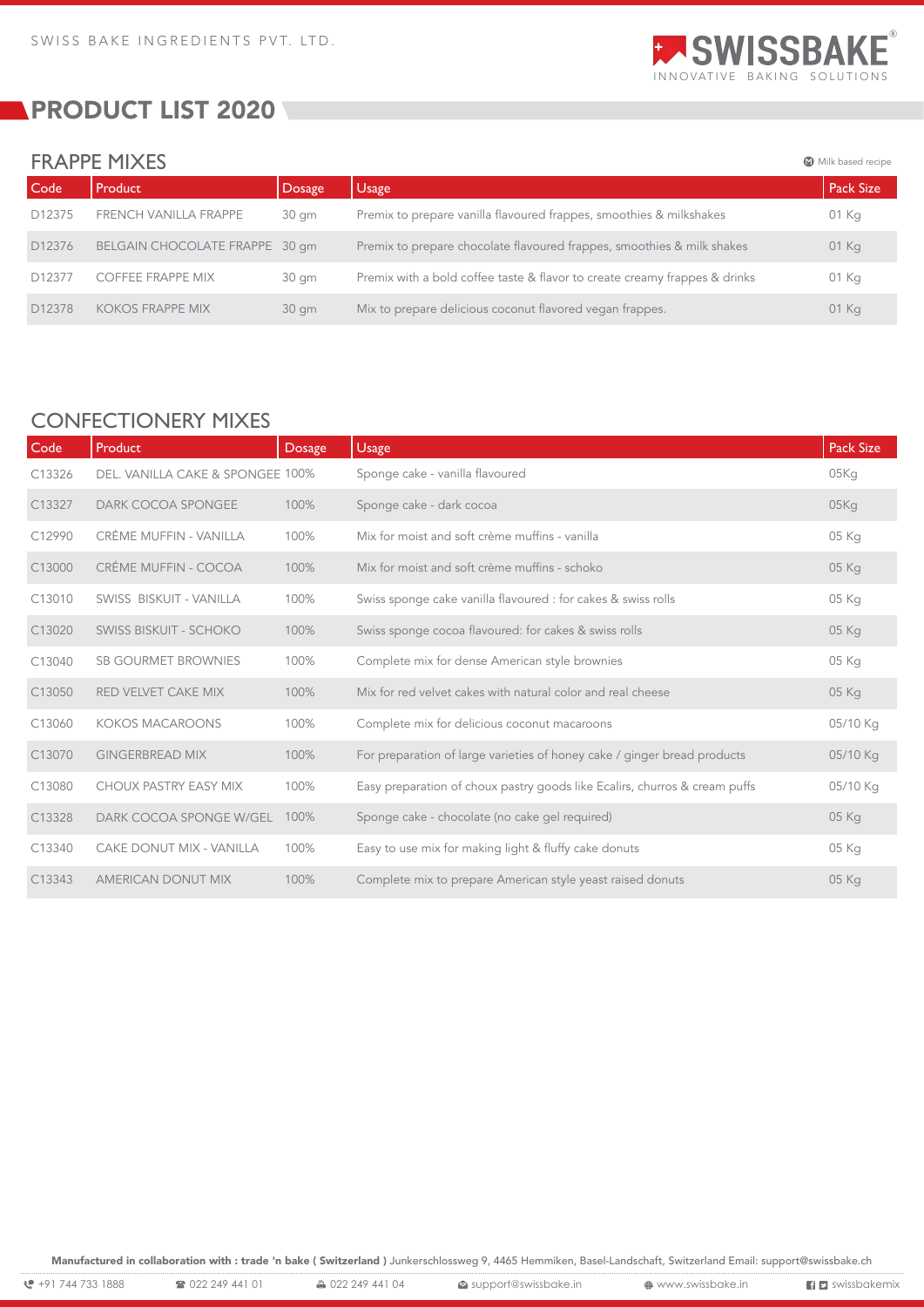

## VEGETARIAN CONFECTIONARY

| Code   | Product                            | <b>Dosage</b> | <b>Usage</b>                                                        | <b>Pack Size</b> |
|--------|------------------------------------|---------------|---------------------------------------------------------------------|------------------|
| V13330 | EGG FREE VANILLA CAKE MIX          | 100%          | Egg free vanilla sponge cake                                        | 05 Kg            |
| V13331 | EGG FREE CHOCO CAKE MIX            | 100%          | Egg free chocolate sponge cake                                      | 05 Kg            |
| V13280 | CRÈME MUFFIN VEG - VANILLA         | 100%          | Egg free vanilla muffin, with soft & dense crumb structure          | 05 Kg            |
| V13333 | <b>SCHOKO BROWNIE MIX</b>          | 100%          | Egg free dense & dark brownie                                       | 05 Kg            |
| V13334 | <b>EGG FREE CHOCO LAVA</b>         | 100%          | Egg free lava cake with moist chocolate center                      | 05 Kg            |
| V13335 | SPICY PLUM CAKE MIX                | 100%          | Mix for preparing egg free flavourfull plum cakes                   | 05 Kg            |
| V13336 | MOIST ORANGE VELVET CAKE MIX       | 100%          | Egg free orange cake with natural color                             | 05 Kg            |
| V13337 | RED VELVET CAKE MIX                | 100%          | Egg free mix to make naturally coloured red velvet cake             | 05 Kg            |
| V13389 | RED VELVET LAVA CAKE MIX           | 100%          | Complete mix to prepare naturally flavoured red velvet lava cakes   | 05 Kg            |
| V13338 | SB ECO SUPER 05 - VANILLA          | 5%            | Economical concentrate to make vegetarian cakes & sponges           | 01 Kg            |
| C13341 | PERFECT RAISED DONUT MIX           | 100%          | For yeast raised donuts, Just add water & yeast                     | 05 Kg            |
| C13015 | AMERCIAN COOKIE MIX - VANILLA 100% |               | Mix to prepare vanilla falvoured cookies. Just add water & butter   | 05 Kg            |
| C13025 | AMERICAN COOKIE MIX - COCOA        | 100%          | Mix to prepare chocolate falvoured cookies. Just add water & butter | 05 Kg            |
| V13285 | LAVENDER BERRY CAKE MIX            | 100%          | Mix for preparing soft and moist lavender colored sponge & cakes    | 01 Kg            |
| V13275 | TOFFEE CARAMEL CAKE MIX            | 100%          | A complete mix to prepare egg free toffee flavoured caramel cake    | 05 Kg            |
| V13383 | <b>EXPRESSO LAVA CAKE MIX</b>      | 100%          | A complete mix to prepare coffee flavour molten lava cakes          | 05 Kg            |